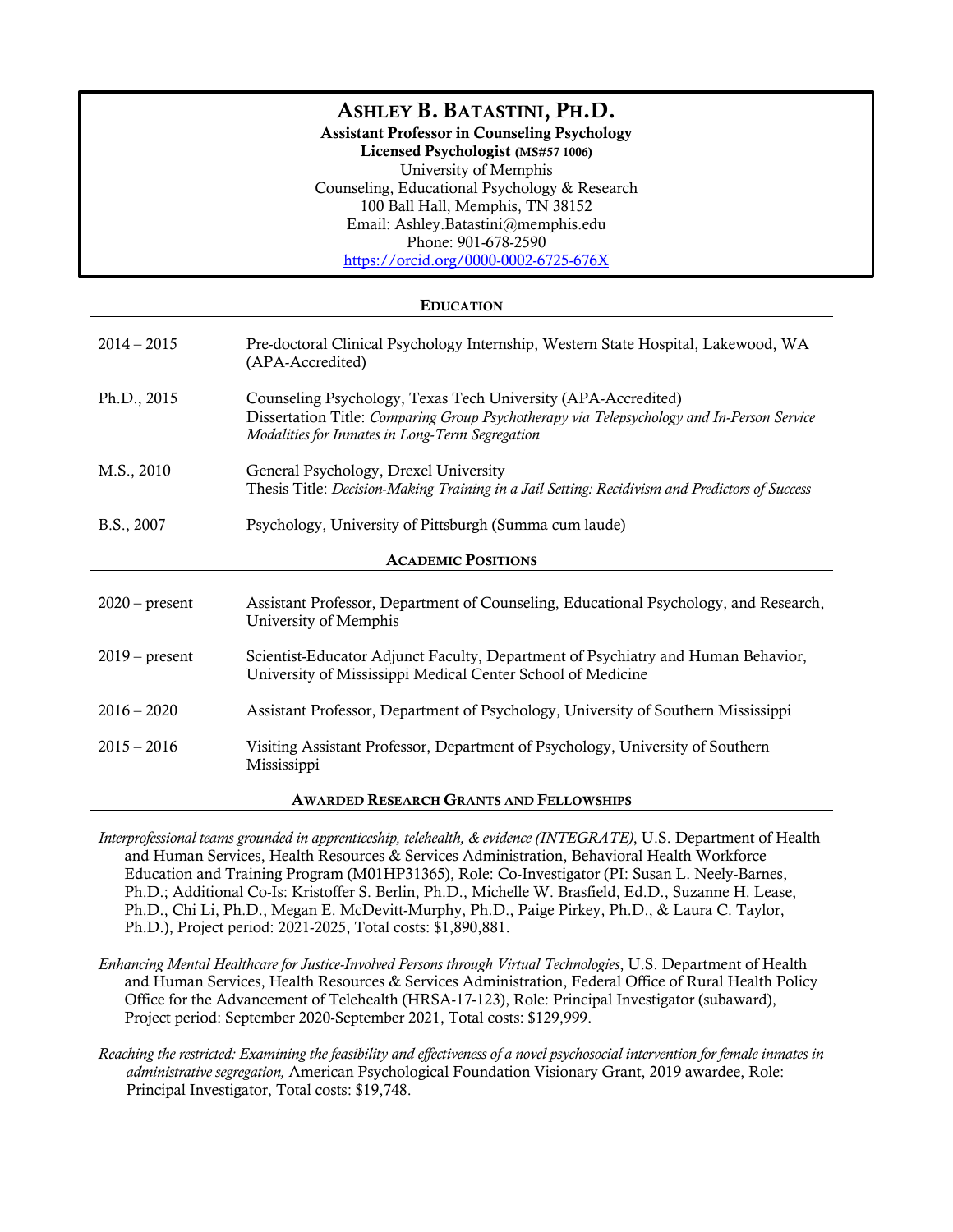- *Improving community supervision outcomes with psychologically informed best practices,* American Psychological Association Committee on Early Career Psychologists and Graduate Student Affairs Community-based Grants, 2019 awardee, Role: Principal Investigator, Total costs: \$2,505.
- *Individual and situational actors predicting job attainment and maintenance among community-released ex-offenders*, Aubrey Keith Lucas and Ella Ginn Lucas Endowment for Faculty Excellence Award, 2019 awardee, Role: Principal Investigator (Co-I: Melanie Leuty, Ph.D.), Total costs: \$4,912.
- *Expansion of virtual mental health access to county correctional agencies*, U.S. Department of Health and Human Services, Health Resources & Services Administration, Federal Office of Rural Health Policy Office for the Advancement of Telehealth (HRSA-17-123), Role: Principal Investigator (subaward), Project period: September 2019-September 2020, Total costs: \$81,864.
- *A meta-analytic review on the effectiveness of videoconferencing compared to in-person for the provision of mental healthrelated services,* U.S. Department of Health and Human Services, Health Resources & Services Administration, Federal Office of Rural Health Policy Office for the Advancement of Telehealth (HRSA-17-123), Role: Principal Investigator (subaward), Project period: January 2019-September 2019, Total costs: \$18,606.
- *Virtual mental health access to correctional facilities*, U.S. Department of Health and Human Services, Health Resources & Services Administration, Federal Office of Rural Health Policy Office for the Advancement of Telehealth (HRSA-17-123), Role: Principal Investigator (subaward), Project period: September 2018- September 2019, Total costs: \$97,146.
- *Oji's Journey: An e-therapy app for community-released offenders*, University of Southern Mississippi Office of Technology Development Gap Fund, Role: Principal Investigator, Project period: 2018-2019, Total costs: \$25,000.
- *Comparing group psychotherapy via telepsychology and in-person service modalities for inmates in long-term segregation,*  Texas Psychological Association Graduate Student Research Proposal Award, 2014 awardee, Total costs: \$1,500.
- Paul Whitfield Horn Fellowship for Women Graduate Students, Texas Tech University Women's Club, 2012 –2013, Total costs: \$1,000.

#### ACADEMIC PUBLICATIONS (\*denotes mentored student co-author)

## *PUBLICATIONS IN PREPARATION OR UNDER REVIEW*

- 1. \*Jones, A. C. T., \*Murana, J., & Batastini, A. B. (2021). *The effect of resource access and mental wellness on criminal thinking in a probationer population* [Manuscript in preparation]. School of Psychology, The University of Southern Mississippi.
- 2. Scanlon, F., Olafsson, B., Morgan., R. D., Batastini, A. B., & Kroner, D. (2021). *Disciplinary Segregation in Prisons: Are Demographic, Mental Health, and Criminogenic Factors Predictive?* [Manuscript in preparation]. Department of Psychological Sciences, Texas Tech University.
- 3. \*Coaker, L. C., Batastini A. B., \*Davis, R., & \*Lester, M. E. (2020). *Evaluating layperson understanding of actuarial sexual violence risk data: A multi-method comparison of risk communication.* [Manuscript in preparation]. School of Psychology, The University of Southern Mississippi.
- 4. Lester, M. E., Batastini, A. B., Leuty, M. E., Dahlen, E. R., Mohn, R. S., & Morgan, R. D. (2021). *Changing criminal thinking: An examination of heterogeneity in treatment effects in a sample of justiceinvolved persons with dual diagnoses*. [Manuscript submitted for publication]. School of Psychology, The University of Southern Mississippi.
- 5. Vitacco, M. J., Batastini, A. B., & \*Smith, C. (2021). *Conditional release and marijuana use: Concerns and challenges for community reintegration.* [Manuscript submitted for publication]. Department of Psychiatry and Health Behavior, Augusta University.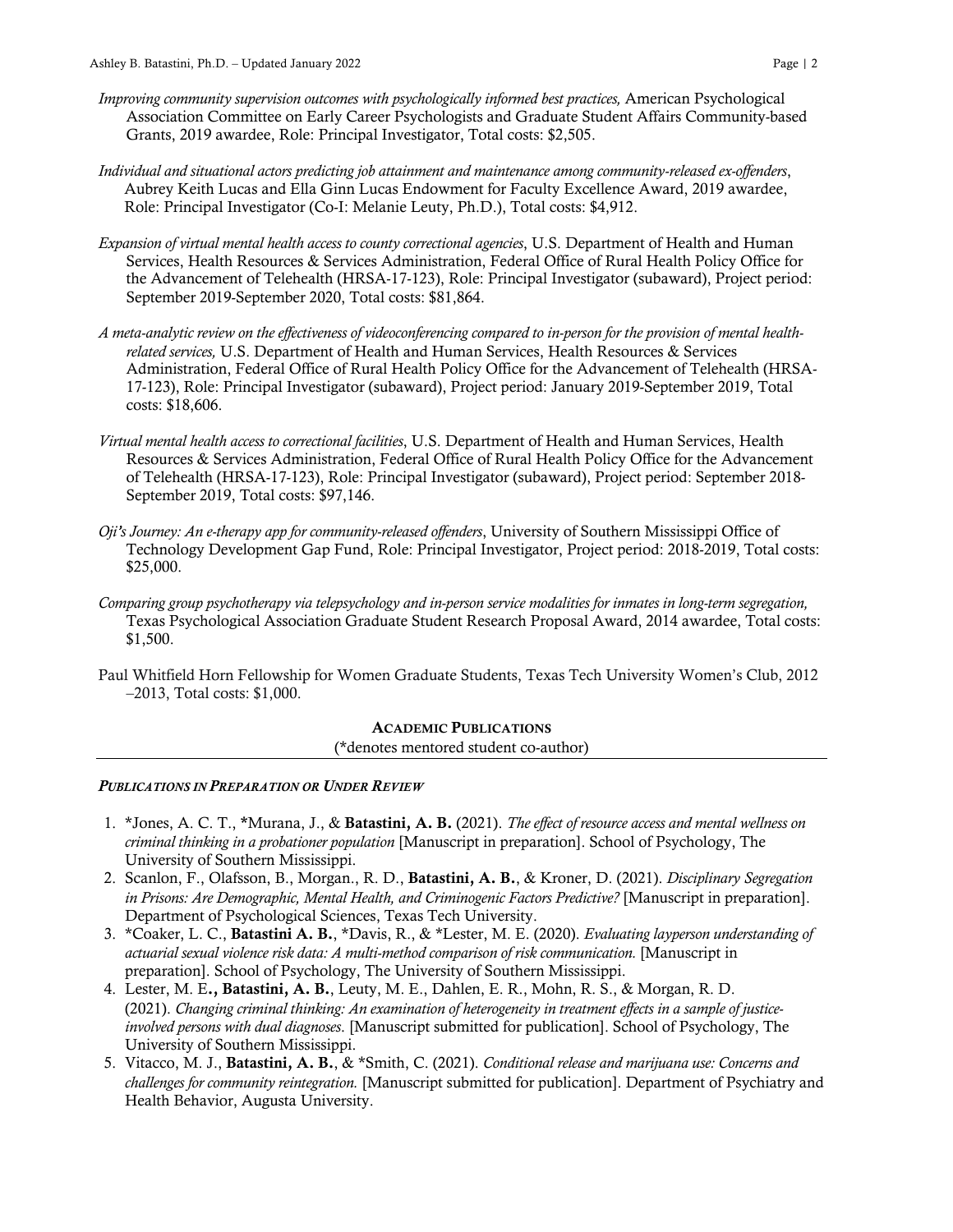- 6. Scanlon, F., \*Lester, M. E., Brace, T., Batastini, A. B., & Morgan., R. D. (2021). *Tried and true? A psychometric evaluation of the Psychological Inventory of Criminal Thinking Styles-Short Form* [Manuscript submitted for publication]. Department of Psychological Sciences, Texas Tech University.
- 7. \*Jones, A. C. T., Batastini, A. B., Vitacco, M. J., Standridge, R. L., & Knuth, S. (2021). *Social media bias in parental fitness evaluations: An empirical study of forensic expert and layperson perceptions* [Manuscript submitted for publication]. School of Psychology, The University of Southern Mississippi.
- 8. Batastini, A. B., \*Lester, M. E., \*Bozeman A. R. & Poindexter, E. (2021). *Psychopathic traits, psychological functioning, and trauma symptomology among servicemembers and civilian samples: A propensity score matching approach* [Manuscript submitted for publication]*.* Department of Counseling, Educational Psychology, & Research, The University of Memphis.
- 9. \*Jones, A. C. T., \*Repke, A., Batastini, A. B., Sacco, D., Dahlen, E. R., & Mohn, R. S. (2020) *The power of presentation: How attire, cosmetics, and posture impact the source credibility of a female expert witness?* [Manuscript submitted for publication]. School of Psychology, The University of Southern Mississippi.
- 10.\*Jones, A. C. T., **Batastini, A. B.**, \*Patel, M. B., Sacco, D. F., & Warlick, C. A. (2021). *Does convenience come with a price? The impact of remote testimony on expert credibility.* [Manuscript accepted contingent upon revisions]. School of Psychology, The University of Southern Mississippi.

## *REFEREED PUBLICATIONS*

- 1. Batastini, A. B., \*Jones, A. C. T., \*Patel, M., & \*Pringer, S. (in press). Why correctional service providers and researchers should focus on intersectionality and recommendations to get started. *Criminal Justice and Behavior*.
- 2. Batastini, A. B., \*Davis, R. M., \*Jones, A. C. T., & \*Horton, J. (in press). Treating incarcerated women in or at-risk of restrictive placements: A statement of the problem and considerations for practice. *Psychological Services.*
- 3. \*Davis, R. M., Batastini, A. B., Sacco, D., & Dahlen, E. R. (in press) Does race matter? An examination of defendant race on legal decision making in the context of actuarial violence risk assessments. *Legal and Criminological Psychology.* doi: 10.1111/lcrp.12204
- 4. Kastner, R. M., Vitacco, M. J., Anderson, K., & Batastini, A. B. (in press). Risk assessment and provisional discharge: The revolving door has slowed. *Psychology, Public Policy, and the Law.*
- 5. Batastini, A. B., \*Miller, O. K., \*Horton, J., & Morgan, R. D. (in press). Availability of mental health services in restricted housing: Do we know what's going on behind the steel doors? *Psychological Services.*
- 6. Batastini, A. B., Vitacco, M. J., \*Jones, A. C. T., & \*Davis, R. M. (2021). Perceived credibility of social media data as a collateral source in criminal responsibility evaluations using an experimental design. *International Journal of Forensic Mental Health.* doi: 10.1080/14999013.2021.1880504
- 7. \*Miller, O., Batastini, A. B., \*Standridge, R., \*Repke, A. & Mohn, R. (2021). Actor perspective and moral reasoning: Do levels of criminal thinking moderate this relationship among non-criminals? *Journal of Forensic Sciences*. doi:10.1111/1556-4029.14668
- 8. Batastini, A. B., Paprzycki, P., \*Jones, A. C. T., & MacLean, N. (2021). Are videoconferenced mental and behavioral health services just as good as in-person? A Meta-analysis of a fast-growing practice*. Clinical Psychology Review, 83.* doi: 10.1016/j.cpr.2020.101944
- 9. \*Nocera, T. R., Dahlen, E. R., Leuty, M. E., Mohn, R. S. & Batastini, A. B. (2021). Dark personality traits and anger in cyber aggression perpetration: Is moral disengagement to blame? *Psychology of Popular Media*. doi: 10.1037/ppm0000295
- 10. Batastini, A. B., \*Jones, A. C. T., \*Lester, M. E. & \*Davis, R. M. (2020). Initiation of a multidisciplinary telemental health clinic for rural justice-involved populations: Rationale, recommendations, and lessons learned. *Journal of Community Psychology.* doi: 10.1002/jcop.22424
- 11. Batastini, A. B., \*Lester, M. E., Morgan, R. D., Atterberry, E. (2020). Stepping Up, Stepping Out: A program description and preliminary findings. *Psychological Services*. doi: 10.1037/ser0000430
- 12.\*Lester, M. E., Batastini, A. B., \*Davis, R. M., Bourgon, G. (2020). Is Risk-Needs-Responsivity enough? Examining difference in treatment response among male offenders. *Criminal Justice and Behavior, 7*, 829- 847. doi: t0.1177/0093854820915740
- 13.Batastini, A. B., Leuty, M. E., \*Davis, R. M., \*Jones, A. C. T. (2019). Individual and situational factors predicting employment status among revoked community-released offenders. *Psychological Services*. doi: 10.1037/ser0000403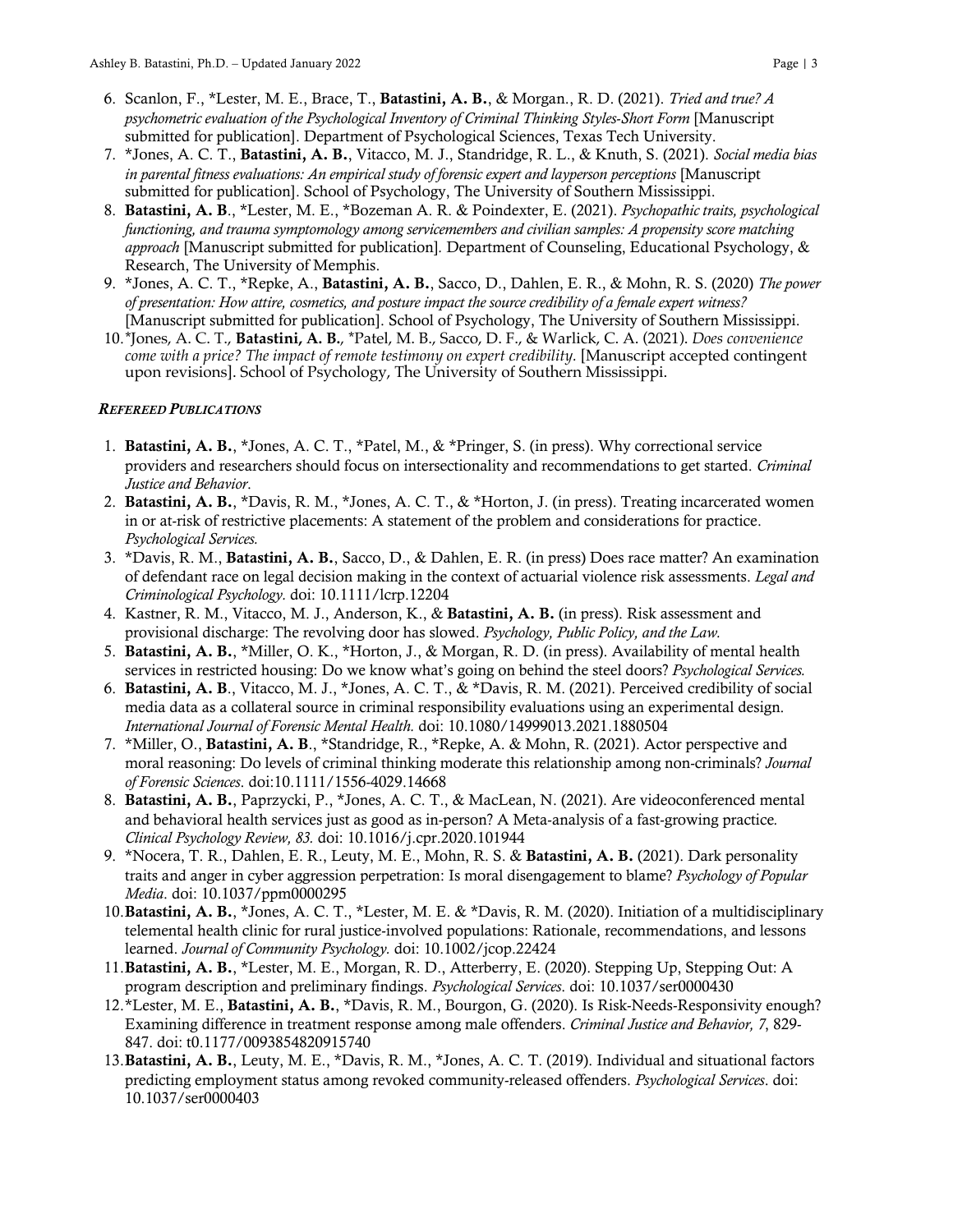- 14.Batastini, A. B., \*Pike, M., Thoen, M. A., \*Jones, A. C. T., \*Davis, R. M., & Escalera, E. (2019). Perceptions and use of videoconferencing in forensic mental health assessments: A survey of evaluators and legal personnel. *Psychology, Crime & Law*. doi: 10.1080/1068316X.2019.1708355
- 15. Vitacco, M. J., Gottfried, E., Lilienfeld, S. O., & Batastini, A. B. (2019). The limited relevance of neuroimaging in insanity evaluations. *Neuroethics, 13*, 249–260. doi: 10.1007/s12152-019-09421-8
- 16.Batastini, A. B., Vitacco, M. J., \*Coaker, L. C., & \*Lester, M. E. (2019). Communicating violence risk during testimony: Do different formats lead to different perceptions among jurors*? Psychology, Public Policy, and the Law*, *25*, 92-106. doi: 10.1037/law0000196
- 17. Batastini, A. B., \*Hoeffner, C. E., Vitacco, M. J., Morgan, R. D., \*Coaker, L. C., & \*Lester, M. E. (2018). Does the format of the message effect what is heard? A two-part study on the communication of violence risk assessment data. *Journal of Forensic Psychology: Research and Practice*, *19*(1), 44-71. doi: 10.1080/24732850.2018.1538474
- 18.Coffey, C. A., Batastini, A. B., & Vitacco, M. J. (2018). Clues from the digital world: A survey of clinician's reliance on social media as collateral data in forensic evaluations. *Professional Psychology: Research and Practice*, *49*(5-6), 345-354. doi: 10.1037/pro0000206
- 19.Batastini, A. B., \*Repke, A., & Schmidt, A. T. (2018). Turning graduate courses inside out. *Teaching and Education in Professional Psychology, 12,* 174-179. doi: 10.1037/tep0000197
- 20.\*Chadick, C. D., Batastini, A. B., Levulis, S. J., & Morgan, R. D. (2018). The psychological impact of solitary: A longitudinal comparison of general population and long-term administratively segregated male inmates. *Legal and Criminological Psychology, 23*, 101-116*.* doi: 10.1111/lcrp.12125
- 21. Vitacco, M. J., Gottfried, E. D., & Batastini, A. B. (2018). Using technology to improve the validity of criminal responsibility evaluations. *Journal of the American Academy of Psychiatry and the Law, 46*(1), 71-77*.*
- 22. Batastini, A. B., \*Lester, M. & Thompson, R.A. (2017). Mental illness in the eyes of the law: Examining self and public perceptions of stigma among judges and attorneys. *Psychology, Crime and Law*, *24*, 673-686. doi: 10.1080/1068316X.2017.1406092
- 23. Batastini, A. B., Bolanos, A. D., Morgan, R. D., & Mitchell, S. M. (2017). Bias in hiring applicants with mental illness and criminal justice involvement: A follow-up study with human resource professionals. *Criminal Justice and Behavior, 44*, 777-795. doi: 10.1177/0093854817693663
- 24.Morgan, R. D., Gendreau, P., Smith, P., Gray, A., Labrecque, R. M., MacLean, N., Van Horn, S., Bolanos, A., Batastini, A. B., Mills, J. F. (2016). Quantitative syntheses on the effects of administrative segregation on prisoners' well-being. *Psychology, Public Policy, and the Law, 22,* 439-461. doi: 10.1037/law0000089
- 25.Batastini, A. B. & Morgan, R. D. (2016). Connecting the disconnected: Preliminary results and lessons learned from a telepsychology initiative with special management inmates. *Psychological Services, 13,* 283- 291. doi: 10.1037/ser0000078
- 26.Batastini, A. B. (2016). Improving rehabilitative efforts for juvenile offenders through the use of telemental health. *Journal of Child and Adolescent Psychopharmacology* [Special Issue], *26*, 273-277. doi: 10.1089/cap.2015.0011
- 27. Batastini, A. B., King, C. M., Morgan, R. D. & McDaniel, B. (2016). Telepsychological services with criminal justice and substance abusing clients: A systematic review and meta-analysis. *Psychological Services, 13I,* 20-30. doi: 10.1037/ser0000042
- 28.Morgan, R. D., Batastini, A. B., Murray, D. D., Serna, C., & Porras, C. (2015). Criminal thinking: A fixed or fluid process? *Criminal Justice and Behavior*, *42*, 1045-1065. doi: 10.1177/0093854815578948
- 29.Batastini, A. B., Bolanos, A. D., & Morgan, R. D. (2014). Attitudes toward hiring applicants with mental illness and criminal justice involvement: The impact of education and experience. *International Journal of Law and Psychiatry*, *37*, 524-533*.* doi: 10.1016/j.ijlp.2014.02.025
- 30.Batastini, A. B., Hunt, E., Present-Koller, J., & DeMatteo, D. (2011). Federal standards for community registration of juvenile sex offenders: An evaluation of risk prediction and future implications. *Psychology, Public Policy, and the Law*, *17*, 451-474. doi: 10.1037/a0023637
- 31.DeMatteo, D., Hunt, E., Batastini, A. B., & LaDuke, C. (2010). The disconnect between assessment and intervention in the risk management of criminal offenders. *Open Access Journal of Forensic Psychology, 2,* 59- 74. http://web.me.com/gregdeclue/Site/DeMatteo\_2010.html.
- 32.DeMatteo, D., Batastini, A. B., Foster, E., & Hunt, E. (2010). Individualizing risk assessment: Balancing idiographic and nomothetic data. *Journal of Forensic Psychology Practice, 10,* 360 – 371. doi: 10.1080/15228932.2010.481244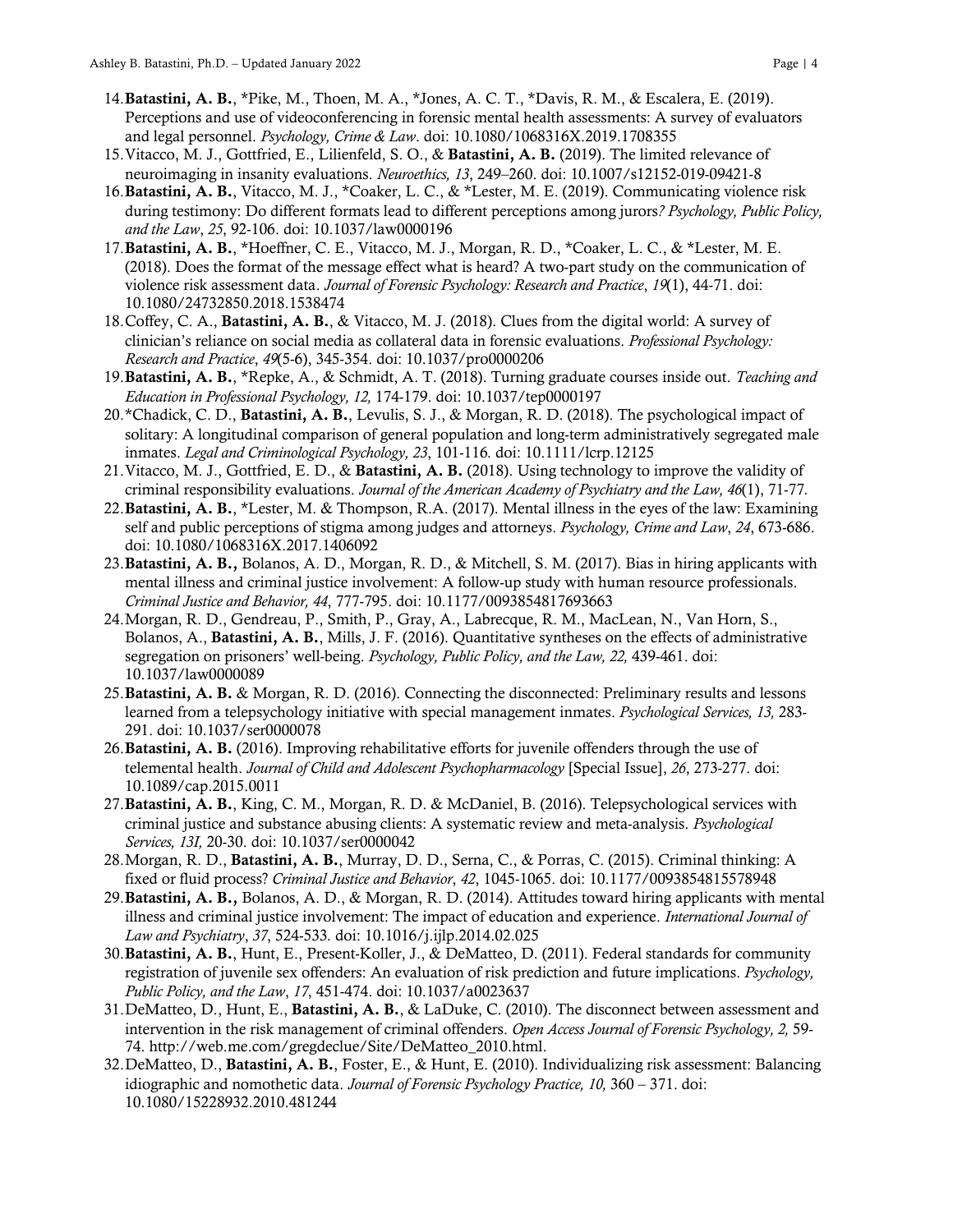#### *TREATMENT AND TRAINING MANUALS*

- 1. Batastini, A. B., Morgan, R. D., & Jones, A. C. T. (under contract). *In the Act: Training correctional officers to recognize criminal thinking*. New York: Springer International
- 2. Batastini, A. B., Morgan, R. D., Kroner, D. G., & Mills, J. F. (2019). *Stepping Up, Stepping Out: A mental health treatment program for inmates in restrictive housing*. Routledge Taylor & Francis Group. New York: NY.

## *EDITED BOOKS*

- 1. Barber-Rioja, V., Garcia-Mansilla, A., Subedi, B. & Batastini, A. (Eds). (in press). *Handbook of mental health assessment and treatment in jails.* Oxford University Press.
- 2. Batastini, A. B., & Vitacco, M. J. (Eds). (2020). *Forensic mental health evaluations in the digital age: A practitioner's guide to using internet-based data*. New York: Springer International.

## *BOOK CHAPTERS*

- 1. Batastini, A. B., \*Lord, M., & Vitacco, M. J. (under review). Using social media data in forensic evaluations: Addressing bias. In G. Liell, L. Jones, & M. Fisher (Eds.), *Challenging Bias in Forensic Psychological Assessment and Testing*. Routledge Taylor & Francis Group. New York: NY.
- 2. Batastini, A. B., Anumba, N., Guyton, M. & \*Patel, M. (under review). Implications and considerations for conducting remote forensic evaluations in underserved and marginalized communities. In G. Liell, L. Jones, & M. Fisher (Eds.), *Challenging Bias in Forensic Psychological Assessment and Testing*. Routledge Taylor & Francis Group. New York: NY.
- 3. Batastini, A. B., Morgan, R. D., \*Standridge, R. L., & \*Ross, K. (in press). Mental health treatment for individuals in restricted housing. In V. Barber-Rioja, A. Garcia-Mansilla, B. Subedi, & A. Batastini (Eds.). *Handbook of mental health assessment and treatment in jails.* Oxford University Press.
- 4. Batastini, A. B., Dvoskin, J., \*Horton, J., & \*Cook, K. (in press). Advocacy and research in jails. In V. Barber-Rioja, A. Garcia-Mansilla, B. Subedi, & A. Batastini (Eds.). *Handbook of mental health assessment and treatment in jails.* Oxford University Press.
- 5. Vitacco, M. J., Batastini, A. B., \*Jones, A. C. T., Clary, C. (in press). Mental health challenges and considerations with individuals in rural jails. In V. Barber-Rioja, A. Garcia-Mansilla, B. Subedi, & A. Batastini (Eds.). *Handbook of mental health assessment and treatment in jails.* Oxford University Press.
- 6. Batastini, A. B., \*Jones, A. C T., \*Miller, O. K., & Vitacco, M. J. (2020). An introduction to internetbased data and its relevance to forensic mental health assessments. In A. Batastini, & M. Vitacco (Eds.), *Forensic mental health evaluations in the digital age: A practitioner's guide to using internet-based data*. New York: Springer International.
- 7. Vitacco, M. J., Sigurdsson, D., Randolph, A. M., & Batastini, A. B. (2020). Using Social Media in Conducting Evaluations of Criminal Responsibility. In A. Batastini, & M. Vitacco (Eds.), *Forensic mental health evaluations in the digital age: A practitioner's guide to using internet-based data*. New York: Springer International.
- 8. Batastini, A. B., Vitacco, M. J., & \*Bozeman, A. R. (2020). General recommendations for integrating internet-based data in forensic mental health assessments and what we still need to know. In A. Batastini, & M. Vitacco (Eds.), *Forensic mental health evaluations in the digital age: A practitioner's guide to using internetbased data*. New York: Springer International.
- 9. Batastini, A. B., \*Winner, N. A., & \*Davis, R. (2019). Treatment, intervention, prevention, and supervision. In A. S. Klee & B. A. Moore (Eds.) *EPPP Fundamentals: Review for the Examination for Professional Practice in Psychology, 2nd Edition*. New York, NY: Springer Publishing Co.
- 10.Batastini, A. B., Hill, J. B., \*Repke, A., Gulledge, L. M., & \*Livengood, Z. (2018). Approaching correctional treatment from a programmatic standpoint: Risk-Needs-Responsivity and Beyond. In M. Ternes, P. Magaletta, & M. Patry (Eds.) *The Practice of Correctional Psychology*. New York, NY: Springer Publishing Co.
- 11. Morgan, R. D., Kroner, D. G., Mills, J. F., & **Batastini, A. B.** (2013). Treating criminal offenders. In I. B. Weiner & R. K. Otto (Eds.) *Handbook of Forensic Psychology, Fourth Edition*, pp. 795-838. Hoboken, NJ: John Wiley & Sons, Inc.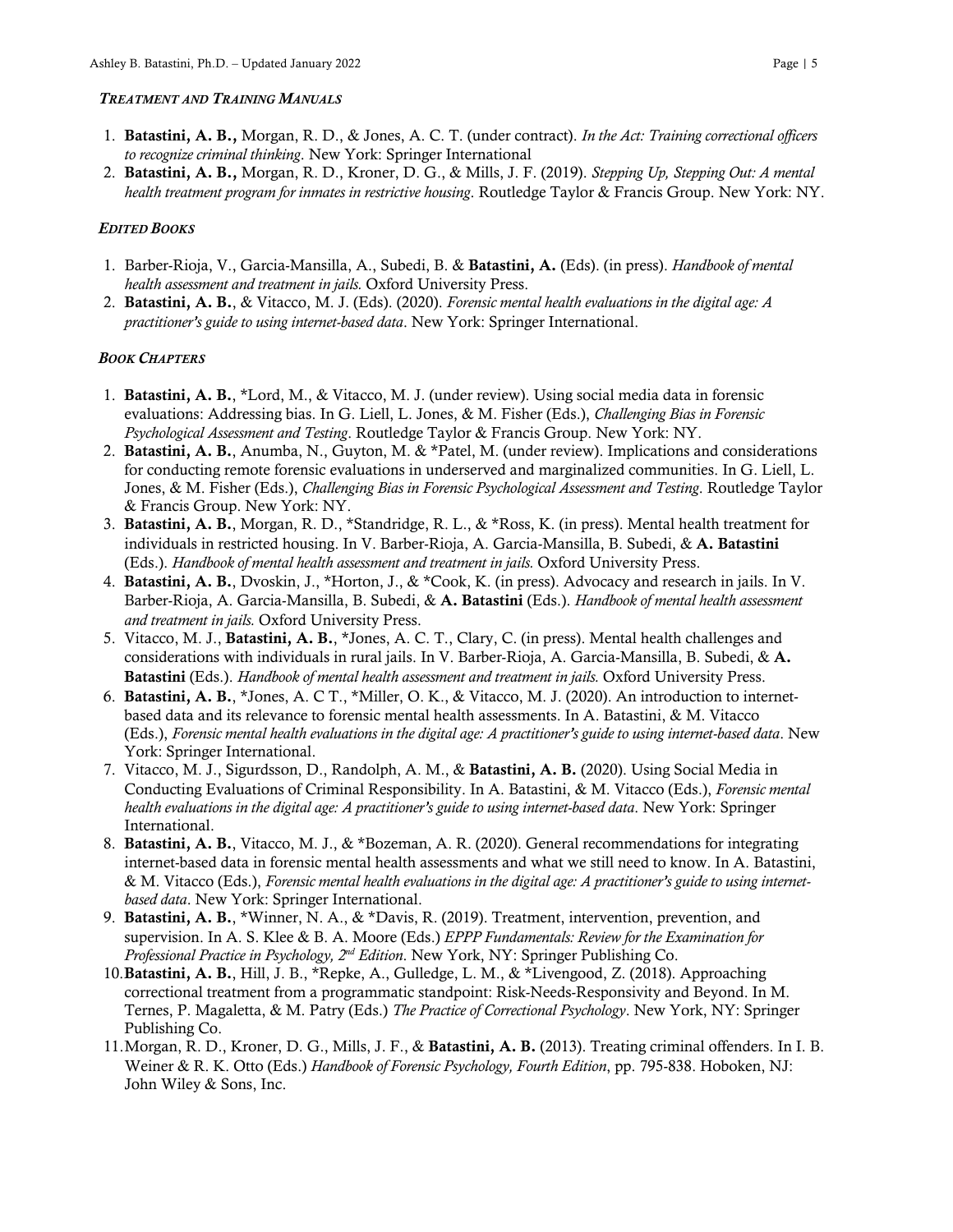12.Batastini, A. B., McDonald, B., & Morgan, R. D. (2013). Videoteleconferencing in forensic and correctional practice. In K. Myers & C. Turvey (Eds.) *Telemental Health: Clinical, Technological, and Administrative Foundations of Evidence-Based Practice,* pp. 251-272. Waltham, MA: Elsevier.

## *OTHER PUBLICATIONS*

- 1. Batastini, A.B. (2021, April). Nevertheless, the criminal justice section persisted. *Public Service Psychology*. Retrieved from https://www.apadivisions.org/division-18/publications/newsletters/publicservice/2021/04/criminal-justice
- 2. Batastini, A.B. (2021). Videoconferencing technologies in assessment: Get on board or get left behind. *International Association of Forensic Mental Health Services Newsletter*, 6(1). Retrieved from http://www.iafmhs.org/resources/Documents/IAFMHS%20Newsletter%202021%206(1)%20Winter.pdf
- 3. Batastini, A.B. (2020, July). Criminal justice and current affairs of systemic issues: Div. 18 calls for action and open communication of ideas over injustice. *Public Service Psychology*. Retrieved from https://www.apadivisions.org/division-18/publications/newsletters/public-service/2020/07/criminaljustice-systemic-issues
- 4. Batastini, A. B. (2019). Segregation in prisons. In *The SAGE Encyclopedia of Criminal Psychology* (Ed. R. D. Morgan).
- 5. Batastini, A. B. (2019). Telepsychology. In *The SAGE Encyclopedia of Criminal Psychology* (Ed. R. D. Morgan).
- 6. Batastini, A. B. (2018). The McNaughten Rule. In *The Encyclopedia of Personality and Individual Differences* (Eds. V. Zeigler-Hill & T. K. Shackelford).

#### CONFERENCE PRESENTATIONS

- 1. Batastini, A. B., Davis, R. M., Jones, A. C. T., & Horton, J. (2022, March). Treating women incarcerated in or at-risk of restrictive placements: A Statement of the problem and considerations for practice. In R. J. Cramer (Chair), *Addressing Mental Health and Suicide in Carceral Settings: Current Gaps and Recent Developments*. Symposium conducted at the annual meeting of the American Psychology-Law Society, Denver, Colorado.
- 2. Horton, J., Batastini, A. B., Miller, O. K., & Morgan, R. D. (2022, March). Mental health services in restricted housing: Do we know what's going on behind the steel doors? In R.J. Cramer (Chair), *Addressing Mental Health and Suicide in Carceral Settings: Current Gaps and Recent Developments*. Symposium conducted at the annual meeting of the American Psychology-Law Society, Denver, Colorado.
- 3. Jones, A. C. T., Jackson, C., Pringer, S. M., & Batastini, A. B. (2022, March). An early attempt at quantifying prosecutorial misconduct in the United States legal system. In L. M. Levett (Chair), *Prosecutorial Decision Making: Charing, Evidence Disclosure, Plea Bargaining, and Misconduct.* Symposium conducted at the annual meeting of the American Psychology-Law Society, Denver, Colorado.
- 4. Patel, M., & Batastini, A. B. (2022, March). *Who's at the bottom of the hiring list? Exploring the compounding effects of applicant race and offense history type on hireability.* Paper presented at the annual meeting of the American Psychology-Law Society, Denver, Colorado.
- 5. Cook, K. E., & Batastini, A. B., Fuentes, B. H. (2022, March). *A longitudinal evaluation of Stepping Up, Stepping Out with incarcerated men in restricted housing*. Paper presented at the annual meeting of the American Psychology-Law Society, Denver, Colorado.
- 6. Davis, R. M., Batastini, A. B., Sacco, D., Dahlen, E., & Jones, A. C. T. (2022, March). *Does race matter? An examination of defendant race on legal decision making within the context of an actuarial violence risk assessment*. Paper presented at the annual meeting of the American Psychology-Law Society, Denver, Colorado.
- 7. Davis, R. M., Batastini, A. B., Dahlen, E., Sacco, D., Warlick, C., Anumba. N. (2022, March). *Race, risk, and confinement: An examination of offender race on post-conviction placement and mandated treatment decisions within the context of an actuarial violence risk assessment*. Data Blitz presented at the annual meeting of the American Psychology-Law Society, Denver, Colorado.
- 8. Lord, M. R., Jones, A. C. T., & Batastini, A. B. (2022, March). *Who has the last say? The influence of attorney questioning on credibility perceptions of remote forensic evaluations*. Data-blitz presented at the annual meeting of the American Psychology-Law Society, Denver, Colorado.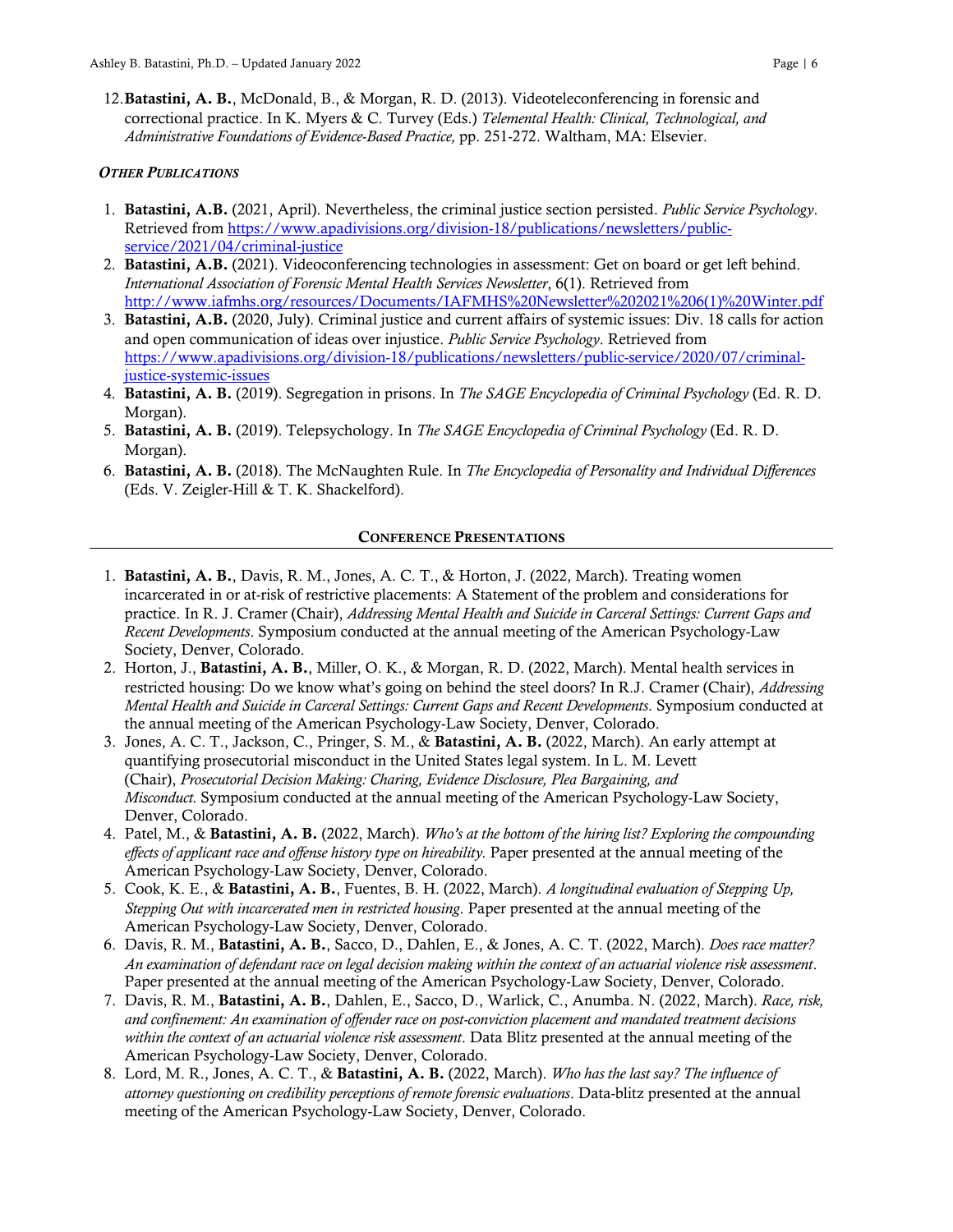- 9. Jones, A. C. T., Horton, J., Patel, M. B., Pringer, S. M., & Batastini, A. B. (2022, March). *Demographic and pre-treatment correlates of engagement in telepsychological services for rural justice-involved clients*. Data-blitz presented at the annual meeting of the American Psychology-Law Society, Denver, Colorado.
- 10.Batastini, A. B. (Program chair) (2022, March). Fixing the rural correctional problem: A practical discussion about where to go from here. Corrections committee program panel at the annual meeting of American Psychology-Law Society, Denver, Colorado.
- 11.Batastini, A. B. (Program chair) (2021, August). *Telepsychology in psychology-law practice: experiences, recommendations, and what's to come*. Collaborative program conducted at the annual meeting of the American Psychological Association.
- 12.Batastini, A. B. (2021, August). Telepsychology with justice-involved clients: Current state of the literature and moving the science forward. In A. B. Batastini (Program chair), *Telepsychology in psychologylaw practice: experiences, recommendations, and what's to come*. Collaborative program conducted at the annual meeting of the American Psychological Association.
- 13. Guyton, M. R. & Batastini, A. B. (2021, August). An update on the AP-LS Telepsychology Taskforce: Modeling discipline-specific guidance. In A. B. Batastini (Program chair), *Telepsychology in psychology-law practice: experiences, recommendations, and what's to come*. Collaborative program conducted at the annual meeting of the American Psychological Association
- 14.Lester, M., Batastini, A. B., Scanlon, F., Morgan, R. D., & Leuty, M. E. (2021, August). *Changing Lives and Changing Outcomes: Evidence of transdiagnostic effectiveness?* Paper presented at the annual meeting of the American Psychological Association Convention.
- 15.Davis, R. M., Batastini, A. B., Sacco, D., & Dahlen, E. R. (2021, June). *Does race matter? An examination of defendant race on legal decision making in the context of actuarial violence risk assessments.* Paper presented at the International Association for Forensic Mental Health Services virtual conference.
- 16.Cook, K. E., & Batastini, A. B. (2021, June). *Stepping Up, Stepping Out: Results of a treatment program for inmates in restricted housing with mental and behavioral health problems.* Paper presented at the International Association of Forensic Mental Health Services Virtual Conference.
- 17.Jones, A. C. T., Repke, A., Batastini, A. B., Sacco, D., Dahlen, E. R., & Mohn, R. S. (2021, March). *The power of presentation: How attire, cosmetics, and posture impact the source credibility of a female expert witness.* Invited talk presented to the Committee on Services and Resources for Women at The University of Southern Mississippi, Hattiesburg, MS, United States.
- 18.Patel, M. B., Batastini, A. B., Dixon, P. E. (2021, March). *Who's at the bottom of the hiring list? Exploring the compounding effects of applicant race and offense history type on hireability*. Poster presented at the Association for Psychological Science Virtual Convention and Poster Showcase.
- 19.Jones, A. C. T., Patel, M. B., & Batastini, A. B. (2021, March). *Does convenience come with a price? The impact of remote testimony on expert credibility and decision-making.* Poster presented at the American Psychology-Law Society Student Committee Virtual Poster Session.
- 20.Batastini, A. B., Paprzycki, P., Jones, A. C. T., & McLean, N. (2020, August). *Videoconferencing in mental health service delivery: A Meta-analytic look at a growing practice*. Virtual poster presented at the annual meeting of the American Psychological Association.
- 21.Lester, M. E., Batastini, A. B., Davis, R., & Bourgon, G. (2020, March). *Is risk-needs-responsivity enough? Examining differences in treatment response among male offenders.* Data Blitz presented at the annual meeting of the American Psychology-Law Society, New Orleans, Louisiana.
- 22.Lester, M. E., Batastini, A. B., Morgan, R. D., & Atterberry, A. (2020, March). *Stepping up, stepping out: Preliminary results of a treatment program for inmates in restricted housing with mental and behavioral health problems.* Data Blitz presented at the annual meeting of the American Psychology-Law Society, New Orleans, Louisiana.
- 23.Murana, J. A., Jones, A. C. T., & Batastini, A. B. (2020, March). *The effect of social disadvantages and mental wellness on criminal thinking.* Poster presented at the annual meeting of the American Psychology-Law Society, New Orleans, Louisiana.
- 24.Batastini, A. B., Davis, R. M., Lester, M. E., & Jones, A. C. T. (2020, March). *Initiating a telepsychology clinic for rural justice-involved persons: Lessons learned, recommendations, and early evidence.* Paper presented at the annual meeting of the American Psychology-Law Society, New Orleans, Louisiana.
- 25.Jones, A. C. T., Davis, R. M., Batastini, A. B., & Vitacco, M. J. (2020, March). *Social media and gender bias in parental fitness evaluations: An empirical study of forensic expert and layperson perceptions.* Paper presented at the annual meeting of the American Psychology-Law Society, New Orleans, Louisiana.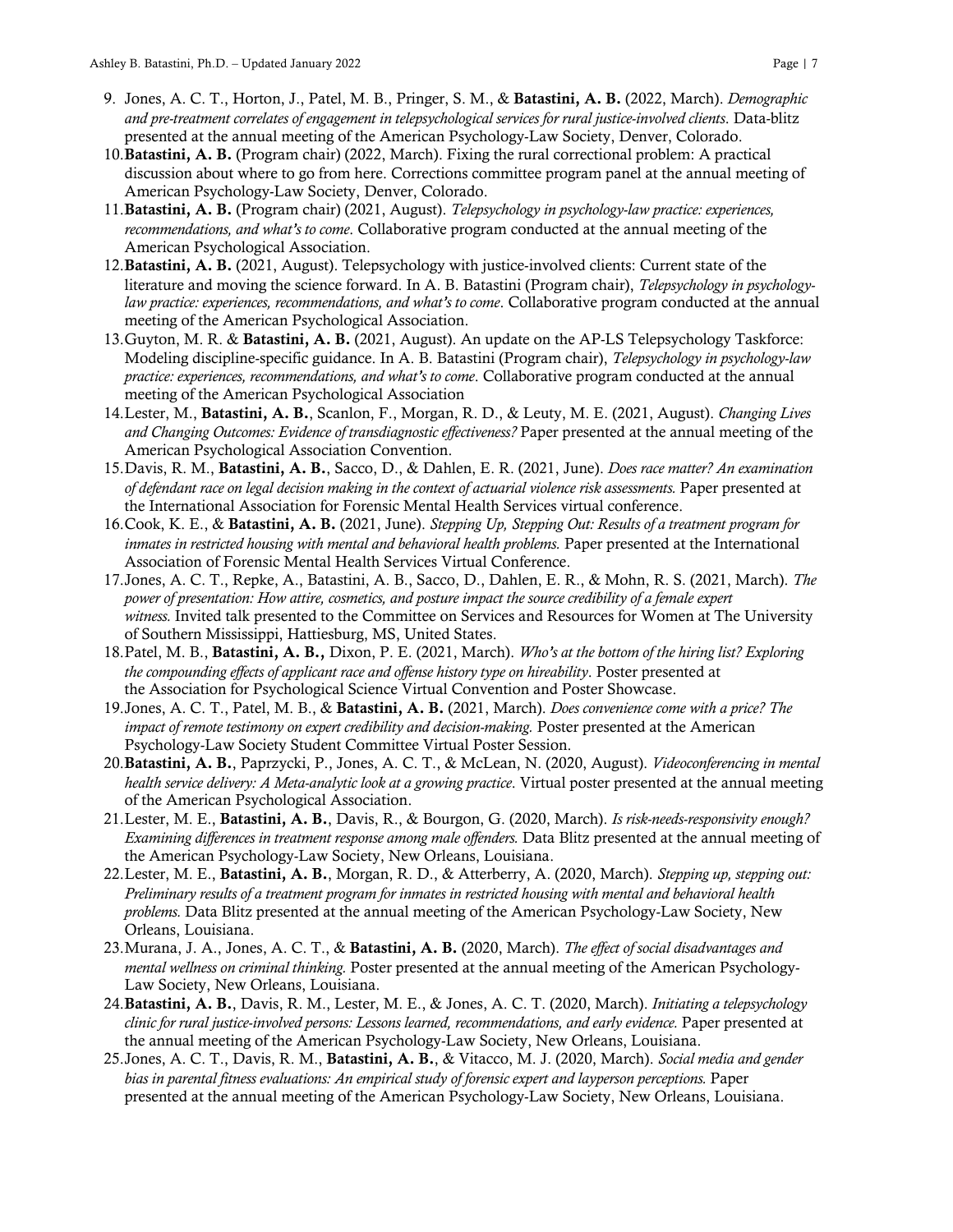- 26.Bozeman, A. R., Lester, M. E., & Batastini, A. B. (2020, March). *Understanding criminal thinking styles among men and women in military and non-military samples.* Poster presented at the annual meeting of the American Psychology-Law Society, New Orleans, Louisiana.
- 27.Miller, O. K., Batastini, A. B., Repke, A., & Standridge, R. (2020, March). *Actor perspective and moral reasoning: Do levels of criminal thinking moderate this relationship among non-criminals?* Data Blitz presented at the annual meeting of the American Psychology-Law Society, New Orleans, Louisiana.
- 28.Repke, A. & Batastini, A. B. (2020, March). *How attire, cosmetics, and posture impact the source credibility of the female expert witness*. Paper presented at the annual meeting of the American Psychology-Law Society, New Orleans, Louisiana.
- 29.Standridge, R. L., Giovengo, B., Jones, A. C. T., & Batastini, A. B. (2020, March). *The role of PTSD symptom severity in the use of criminal thinking errors among trauma-exposed individuals*. Poster presented at the annual meeting of the American Psychology-Law Society, New Orleans, Louisiana.
- 30. Lester, M. E., Batastini, A. B., Davis, R. M., Bourgon, G. (2019, May*). Is Risk-Need-Responsivity enough? Examining differences in treatment response among male offenders*. Paper presented at the 4<sup>th</sup> North American Correctional & Criminal Justice Psychology Conference, Hailfax, Nova Scotia.
- 31.Batastini, A. B. (2019, May). *Stepping Up, Stepping Out: A new intervention for inmates in restricted housing with mental illness*. Gimme-5 presented at the 4<sup>th</sup> North American Correctional & Criminal Justice Psychology Conference, Halifax, Nova Scotia.
- 32.Batastini, A. B., Leuty, M. E., Davis, R. M. (2019, May). *Individual and situational factors predicting job attainment and maintenance among high risk community-released offenders*. Paper presented at the 4th North American Correctional & Criminal Justice Psychology Conference, Hailfax, Nova Scotia.
- 33.Davis, R. M., Pike, M., Batastini, A. B., Repke, A., Lester, M. E., & Thoen, M. A. (2019, March). Forensic mental health evaluators' perceptions and use of videoconferencing to perform assessments. In A. B. Batastini (Chair), *Applications of Technology in Psychology-Law Contexts*. Symposium conducted at the annual meeting of the American Psychology-Law Society, Portland, Oregon.
- 34. Batastini, A. B. & Vitacco, M. J. (2019, March). Perceived credibility of social media data as a collateral source in forensic mental health assessment. In A. B. Batastini (Chair), *Applications of Technology in Psychology-Law Contexts*. Symposium conducted at the annual meeting of the American Psychology-Law Society, Portland, Oregon.
- 35.Jones, A. C. T. & Batastini, A. B. (2019, March). Oji's Journey: An e-therapy app for communityreleased offenders. In A. B. Batastini (Chair), *Applications of Technology in Psychology-Law Contexts*. Symposium conducted at the annual meeting of the American Psychology-Law Society, Portland, Oregon.
- 36.Batastini, A. B., Repke, A. R., & Schmidt, A. T. (2018, August). *Turning graduate psychology courses insideout*. Poster presented at the annual meeting of the American Psychological Association, San Francisco, California.
- 37.Batastini, A. B., (2018, March). How and when do forensic evaluators consult social networking sites? In A. B. Batastini (Chair), *Current Trends in Forensic Practitioners' Consultation of Social Media as Collateral Data*. Symposium conducted at the annual meeting of the American Psychology-Law Society, Memphis, Tennessee.
- 38.Coaker, L. C., Batastini, A. B., (2018, March). *Evaluating layperson understanding of actuarial sexual violence risk data: A multi-method comparison.* Paper presented at the annual meeting of the American Psychology-Law Society, Memphis, Tennessee.
- 39.Thoen, M. A., Escalera, E., Batastini, A. B., & Pike, M. (2018, March). *Forensic evaluations via telecommunication: Legal perspectives of advantages and disadvantages.* Poster presented at the annual meeting of the American Psychology-Law Society, Memphis, Tennessee.
- 40.Lester, M., Batastini, A. B., & Thompson, R.A. (2017, August). *Mental illness in the eyes of the law: Examining self-perceptions of stigma among judges and attorneys*. Poster presented at the annual meeting of the American Psychological Association, Washington, D.C.
- 41.Batastini, A. B., Vitacco, M. J., Coaker, L. (2017, March). *Evaluating understanding of violence risk data: A multi-method comparison among jurors and judges*. Paper presented at the annual meeting of the American Psychology-Law Society, Seattle, Washington.
- 42.Batastini, A. B., (2017, July). Making the best out of a (possibly not so) bad situation: An alternative perspective on administrative segregation in the United States. In P. Smith (Chair), *Segregation and solitary confinement*. Symposium conducted at the annual International Academy of Law and Mental Health Congress, Prague, Czech Republic.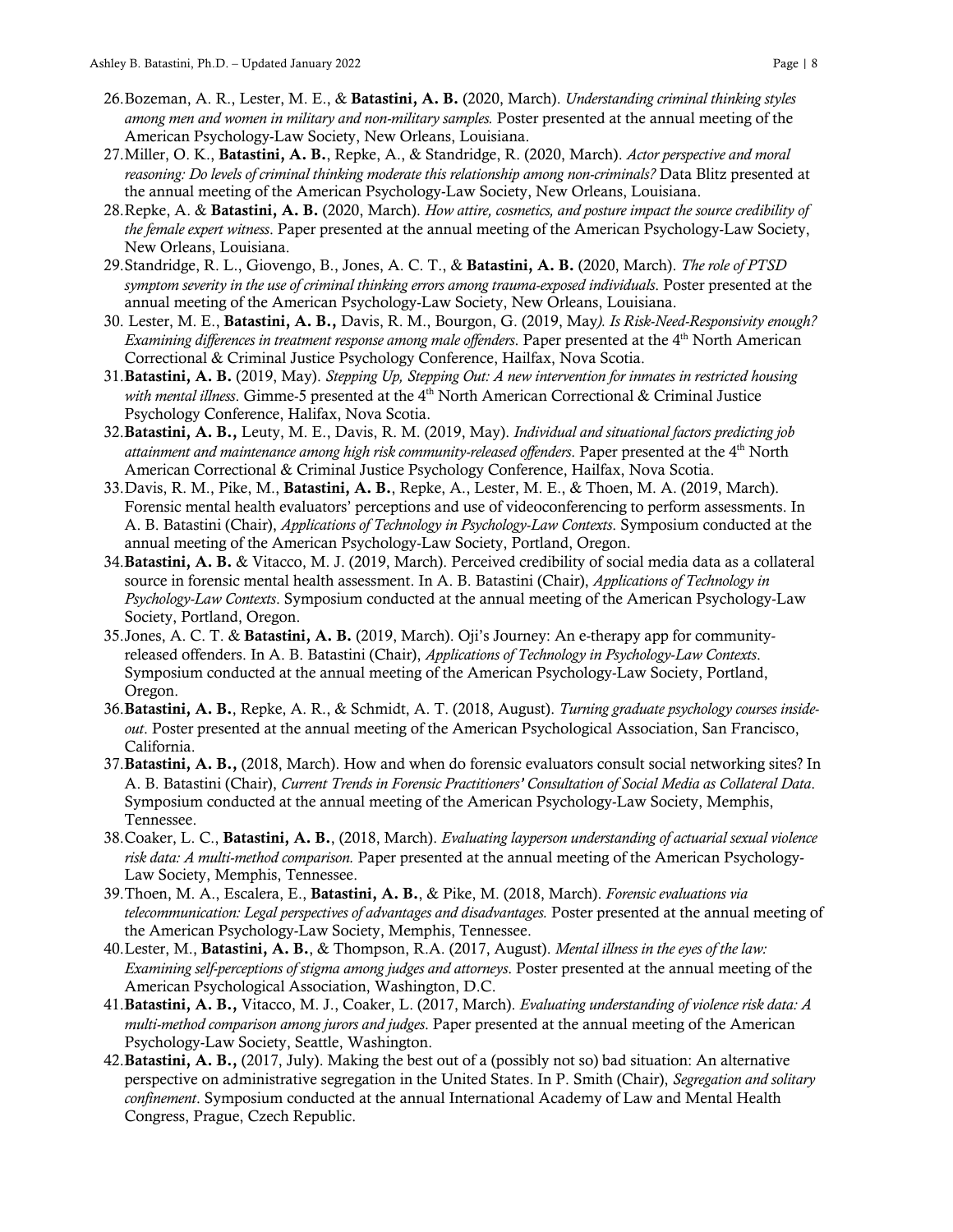- 43.Batastini, A. B., Levulis, S. J. & Alvis, A. (2016, August). *Does the Use of Videoconferencing in Forensic Mental Health Evaluations Impact Mock Jurors' Perceptions of Expert Credibility?* Poster presented at the annual meeting of the American Psychological Association, Denver, Colorado.
- 44.Batastini, A. B., Chadick, C. D., Morgan, R. D., & Levulis, S. J. (2016, March). *The Psychological Impact of Solitary: A Longitudinal Comparison of General Population and Long-Term Administratively Segregated Inmates.* Paper presented at the annual meeting of the American Psychology-Law Society, Atlanta, Georgia.
- 45.Hoeffner, C. E., Batastini, A. B., & Morgan, R. D. (2016, March). *Does the Method of Risk Communication Impact the Accuracy of Mock Juror's Perceptions of Violence?* Poster presented at the annual meeting of the American Psychology-Law Society, Atlanta, Georgia.
- 46.Batastini, A. B. (2016, April). *The Unemployed Ex-Con: Increasing Job Attainment and Maintenance from the Inside Out*. Re-Thinking Mass Incarceration in the South Conference, Oxford, Mississippi.
- 47.Morgan, R. D., Van Horn, S. A., MacLean, N., Gray, A., Bolanos, A., & Batastini, A. B. (2015, June). Administrative segregation: Is it really as harmful as some proclaim? In S. Wormith (Chair), *The Effects of Prison Life and Solitary Confinement*. Symposium conducted at the North American Correctional and Criminal Justice Psychology Conference, Ottawa, Canada.
- 48.Batastini, A. B., Morgan, R. D., & McDaniel, B. (2015, March), *Comparing Group Psychotherapy via Telehealth and In-Person Service Modalities for Inmates in Long-Term Segregation.* Poster presented at the annual meeting of the American Psychology-Law Society, San Diego, California.
- 49.Riggs-Romaine, C. L., Zelechoski, A. D., Wolbransky, M., & Batastini, A. B. (2015, March). The teaching of psychology and law project: Results and lessons learned. In *Psychology and Law in the Classroom: Innovations in Teaching and Learning.* Symposium conducted at the annual meeting of the American Psychology-Law Society, San Diego, California.
- 50.Batastini, A. B., Bolanos, A., & Morgan, R. D. (2014, August). *Employer Attitudes Toward Hiring Applicants with Mental Illness and Criminal Justice Involvement: A Follow-Up Study.* Poster presented at the annual meeting of the American Psychological Association, Washington, D.C.
- 51.Batastini, A. B., King, C. M., McDaniel, B., MacLean, N., Van Horn, S. A., & Morgan, R. D. (2014, March). *Effectiveness of Telepsychology in Correctional and Forensic Practice: A Research Synthesis and Meta-Analysis.* Paper presented at the annual meeting of the American Psychology-Law Society, New Orleans, Louisiana.
- 52.Morgan, R. D., Van Horn, S. A., MacLean, N., Bolanos, A., Batastini, A. B., Gray, A. & Mills, J. F. (2014, March). *Administrative Segregation: Is it a Harmful Correctional Practice?* Poster presented at the annual meeting of the American Psychology-Law Society, New Orleans, Louisiana.
- 53.Batastini, A. B. (2013, August). Telepsychology in forensic and correctional settings. In A. Bernett (Chair), *Advances in Using Telemental Health in Public Service Psychology.* Symposium conducted at the annual meeting of the American Psychological Association, Honolulu, Hawaii.
- 54.Batastini, A. B., Bolanos, A., Dean, T., Moor, K., Bewley, M., & Morgan, R. D. (2012, August). *Employer Bias in Hiring Mentally Ill and Criminal Justice-Involved Applicants: The Impact of Education and Experience*. Poster session presented at the annual meeting of the American Psychological Association, Orlando, Florida.
- 55.Batastini, A. B., DeMatteo, D., Westphal, R., & Heilbrun, K. (2011, June). *Decision-Making Training in a Jail Setting: Recidivism and Predictors of Success*. Poster presented at the North American Correctional and Criminal Justice Psychology Conference, Toronto, Canada.
- 56.Batastini, A. B., Kolko, D. J., Hart, J., & DeMatteo, D. (2010, March). *Registration and Notification Requirements for Juvenile Sex Offenders: A Prospective Evaluation of Risk Prediction and Future Implications.* Poster presented at the annual meeting of the American Psychology-Law Society, Vancouver, Canada.
- 57.Keesler, M., Laughon, P., Foster, E., Batastini, A. B., & DeMatteo, D. (2010, March). *Capital Jury Agreement with Mitigating Factors: The Relationship Between Rate of Agreement and Ultimate Sentence Recommendation.* Paper presented at the annual meeting of the American Psychology-Law Society, Vancouver, Canada.
- 58.Burl, J., Batastini, A. B., & DeMatteo, D. (2009, April). *Effective treatment for Antisocial Personality Disorder: A component driven approach*. Poster session presented at the annual Philadelphia Area Psi Chi Psychology Research Conference, Philadelphia, PA. (Awarded 1<sup>st</sup> place in clinical research category)

#### WORKSHOPS AND INVITED TALKS/APPEARANCES

*An Empirical Perspective on Forensic Telepractice: How Far Have We Come and What's Next?*, March 29, 2022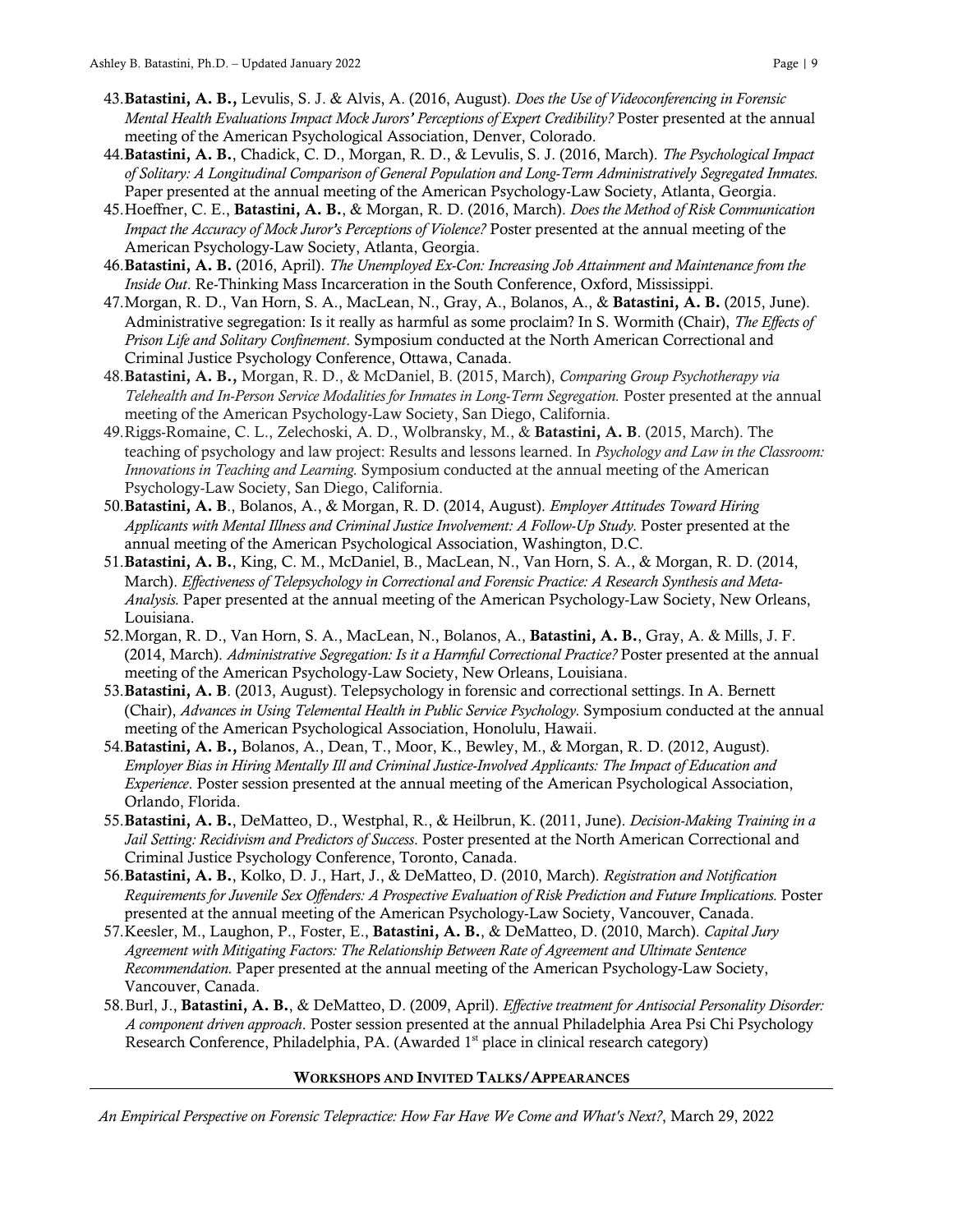Law and Mental Health Webinar Series, University of New Mexico

*Getting in the Minds of People who Commit Crimes: Are We That Much Different?*, February 16, 2022 Virtual Forensic Seminar Series, Virginia Commonwealth University

*The Rising Rural Corrections Population: Needs, Challenges, and Possible Solutions,* February 4, 2022 Institute of Public and Preventative Health Seminar Series, Augusta University

*Treating Incarcerated People in Restrictive Housing: Is Stepping Up, Stepping Out Helping?*, November 23, 2021 Scientific Week (virtual), International Center for Comparative Criminology at the University of Montreal in collaboration with Pinel Forensic Psychiatric Hospital Research Center

*Forensic Telepractice: Looking Beyond COVID-19,* November 15, 2021 Law and Psychiatry Seminar Series, University of Massachusetts Medical School

*How to Reach the Restricted: Treating Incarcerated Persons and Forensic Mental Health Patients in Seclusion from an Ethical and Empirical Standpoint,* April 22, 2021 Co-presenter: Robert D. Morgan, Ph.D. American Psychology-Law Society Virtual Conference, Corrections Committee Sponsored Program

*Improving Community Supervision Outcomes with Psychologically Informed Best Practices*, March 19, 2021 Co-presenters: Melanie E. Leuty, Ph.D., Sean M. Mitchell, Ph.D., & Stephanie D. Smith, Ph.D. American Psychological Association Community-Based Workshop (virtual)

*Is Online Therapy as Effective as In-Person Therapy? with Dr. Ashley Batastini*, February 17, 2021 The Beyond Addiction Show with Dr. Josh King Podcast

*Stepping Up, Stepping Out: A Mental Health Treatment Program for Inmates in Restrictive Housing,* August 13, 2020, Idaho Department of Corrections

*Forensic Evaluations in the Age of Social Media*, March 4, 2020 Co-presenter: Michael J. Vitacco, Ph.D., ABPP American Psychology-Law Society Pre-Conference Workshop, New Orleans, LA

*Applications of Technology in Forensic Mental Health Assessments*, October 10, 2019 Grand Rounds, Augusta University

*Telemental Health in Corrections*, July 25, 2019 Bureau of Justice Assistance's Comprehensive Opioid Abuse Program Webinar Series, University of Nevada, Reno

#### **TEACHING**

## *GRADUATE-LEVEL COURSES*

Advanced Practicum in Counseling Psychology (Instructor) Practicum II in Counseling Psychology (Instructor) Adult Cognitive Abilities and Assessment (Instructor) Objective Personality Assessment (Instructor)

#### *UNDERGRADUATE-LEVEL COURSES*

Senior Seminar for Psychology Majors/Capstone (Instructor) Introduction to Psychology/General Psychology (Instructor) Forensic Psychology (Instructor) Research Methods (Laboratory Instructor) Abnormal Psychology (Laboratory Instructor)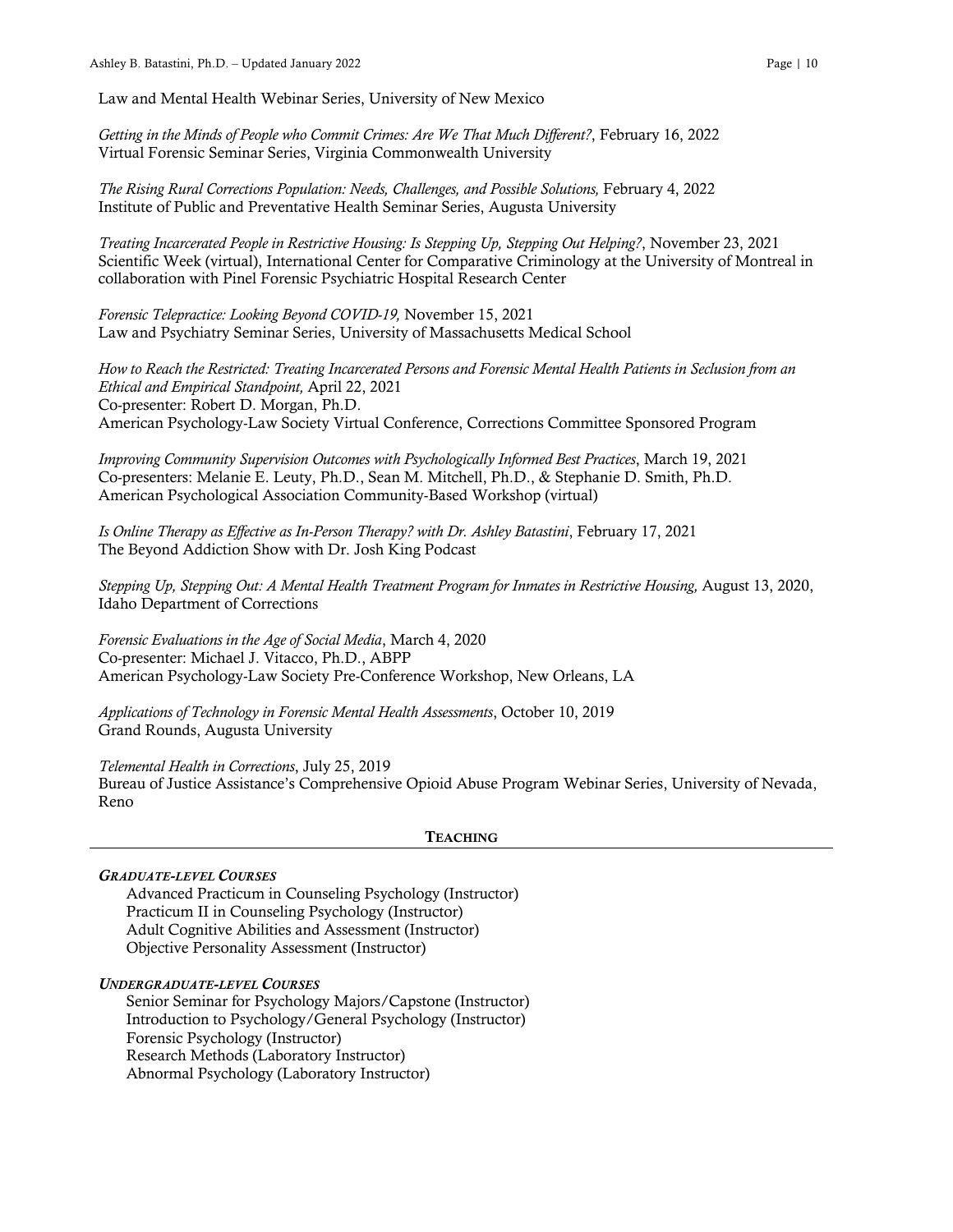## APPLIED CLINICAL POSITIONS

| $2017$ – present                                    | Licensed Psychologist in Independent Practice<br>Batastini Forensic Psychological Services<br>Conduct court-ordered forensic mental health evaluations (i.e., violence risk, mental<br>state at the time of offense, and competency to stand trial).                                                                                                                                                                                                                                                                                                                               |  |
|-----------------------------------------------------|------------------------------------------------------------------------------------------------------------------------------------------------------------------------------------------------------------------------------------------------------------------------------------------------------------------------------------------------------------------------------------------------------------------------------------------------------------------------------------------------------------------------------------------------------------------------------------|--|
| $2014 - 2015$                                       | <b>Pre-Doctoral Psychology Intern</b><br>Western State Hospital and the Special Commitment Center, Lakewood, WA. Conducted<br>court-ordered forensic mental health evaluations (i.e., competency to stand trial, mental<br>state, violence and sexual risk) and inpatient psychological evaluations (i.e.,<br>psychodiagnostic and treatment needs), provided psychotherapy to NGRI aquittees and<br>civilly detained sexual offenders, and supervised a doctoral-level student therapist<br>conducting individual and group therapy in an inpatient forensic psychiatric setting. |  |
| $2013 - 2014$                                       | <b>Forensic Mental Health Evaluator Trainee</b><br>Independent Forensic Mental Health Practice of Robert D. Morgan, Ph.D., Lubbock, TX.<br>Conducted court-ordered forensic mental health evaluations (i.e., violence risk, mental<br>state, and competency to stand trial).                                                                                                                                                                                                                                                                                                       |  |
| $2012 - 2014$                                       | Psychotherapist and Evaluator in Training<br>Lubbock-Crosby County Community Supervision and Corrections Department and Court<br>Residential Treatment Center, Lubbock, TX. Provided cognitive-behavioral based,<br>interpersonal process-oriented group psychotherapy for offenders with mental illness<br>and conducted court-ordered and community supervision officer requested<br>psychological evaluations (i.e., psycho-diagnostic and/or violence risk).                                                                                                                   |  |
| August 2012 -<br>December 2012                      | Psychotherapist and Intake Clinician in Training<br>Texas Tech University Student Counseling Center, Lubbock, TX. Conducted client screenings<br>and intake assessments and provided short-term individual psychotherapy.                                                                                                                                                                                                                                                                                                                                                          |  |
| June 2012 -<br>December 2012                        | Psychotherapist and Evaluator in Training<br>Lubbock Regional StarCare Specialty Health System (formerly MHMR), Lubbock, TX.<br>Conducted psycho-diagnostic, cognitive/intellectual functioning, and competency to<br>stand trial evaluations, provided short-term inpatient psychotherapy, crisis intervention,<br>individual and group competency restoration services, and group psychotherapy with<br>inmates at the county detention center.                                                                                                                                  |  |
| August 2006 -<br>December 2006                      | <b>Psychology Intern</b><br>Pennsylvania State Correctional Institution, La Belle, PA. Co-facilitated psychotherapy<br>groups for sexual offenders, domestic violence perpetrators, and inmates with severe<br>mental illness, and assisted in developing individualized treatment plans.                                                                                                                                                                                                                                                                                          |  |
| $2005 - 2008$                                       | <b>Addictions Counselor I</b><br>Caron Treatment Centers, Wernersville, PA. Monitored patients' behavior and treatment<br>response, facilitated open forum group discussions and didactic lectures, and assisted in<br>distribution of medications.                                                                                                                                                                                                                                                                                                                                |  |
| PROFESSIONAL SERVICE POSITIONS AND OTHER ACTIVITIES |                                                                                                                                                                                                                                                                                                                                                                                                                                                                                                                                                                                    |  |
| $2022 - 2023$<br>$2021 - 2024$                      | Chair of the American Psychology-Law Society Corrections Committee<br>President-Elect, President, Past-President of APA Division 18 (Psychologists in Public<br>Service)                                                                                                                                                                                                                                                                                                                                                                                                           |  |
| $2021 - 2024$                                       | Co-Chair of the American Psychology-Law Society Telepsychology Task Force                                                                                                                                                                                                                                                                                                                                                                                                                                                                                                          |  |
| $2021 - 2023$                                       | Marketing Committee Member, 5 <sup>th</sup> North American Correctional and Criminal Justice<br><b>Psychology Conference</b>                                                                                                                                                                                                                                                                                                                                                                                                                                                       |  |
| $2021 - 2022$                                       | Co-Chair of the American Psychology-Law Society Corrections Committee                                                                                                                                                                                                                                                                                                                                                                                                                                                                                                              |  |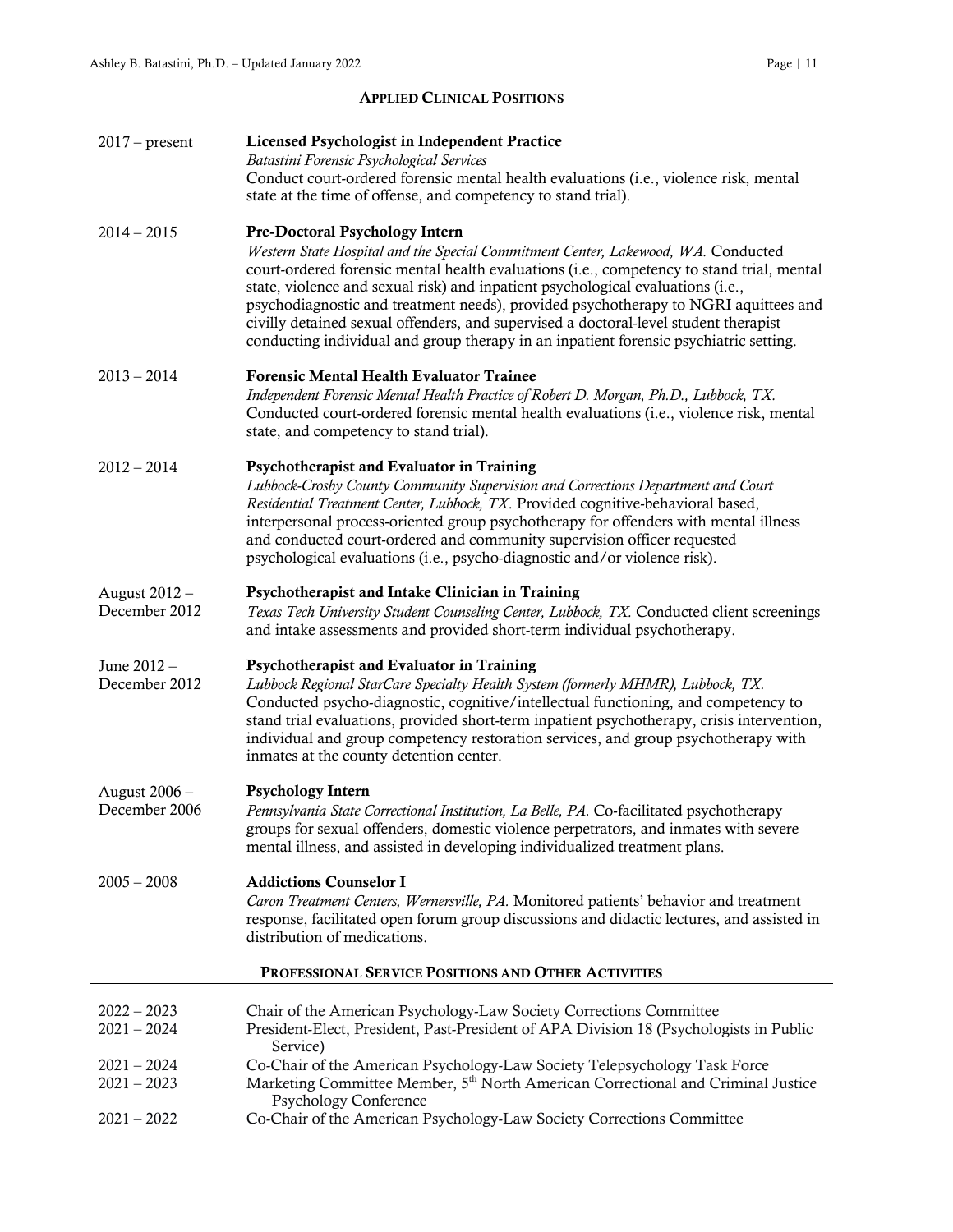| 2021                       | Guest Editor: Special section on International Perspectives on Emerging Technologies                                                                                                                                                                                                                                                                                                                                                                                                                                 |
|----------------------------|----------------------------------------------------------------------------------------------------------------------------------------------------------------------------------------------------------------------------------------------------------------------------------------------------------------------------------------------------------------------------------------------------------------------------------------------------------------------------------------------------------------------|
| 2020                       | in Forensic Mental Health, Criminal Justice & Behavior<br>Guest Editor: Special section on Developing Resilience in Response to Stress and                                                                                                                                                                                                                                                                                                                                                                           |
|                            | Trauma, Psychological Services                                                                                                                                                                                                                                                                                                                                                                                                                                                                                       |
| $2019$ – present           | Editorial Board Member, Law and Human Behavior                                                                                                                                                                                                                                                                                                                                                                                                                                                                       |
| $2019 - 2021$              | Chair, APA Division 18 (Psychologists in Public Service) Criminal Justice Section                                                                                                                                                                                                                                                                                                                                                                                                                                    |
| $2019$ – present           | Book editor, Criminal Justice and Behavior                                                                                                                                                                                                                                                                                                                                                                                                                                                                           |
| $2019$ – present           | Member of the American Psychology-Law Society Corrections Committee                                                                                                                                                                                                                                                                                                                                                                                                                                                  |
| $2018 - 2019$              | Member of the Mississippi Mental Health Task Force Sub-Committee on Courts and                                                                                                                                                                                                                                                                                                                                                                                                                                       |
|                            | Jails, Office of the Attorney General of Mississippi                                                                                                                                                                                                                                                                                                                                                                                                                                                                 |
| $2018$ – present           | Editorial Board Member, Criminal Justice and Behavior                                                                                                                                                                                                                                                                                                                                                                                                                                                                |
| $2017 - present$           | Editorial Board Member, Psychological Services                                                                                                                                                                                                                                                                                                                                                                                                                                                                       |
| $2017 - 2019$              | Secretary/Treasurer, APA Division 18 (Psychologists in Public Service) Criminal                                                                                                                                                                                                                                                                                                                                                                                                                                      |
|                            | Justice Section                                                                                                                                                                                                                                                                                                                                                                                                                                                                                                      |
| 2016 - 2019                | Conference proposal reviewer, American Psychology-Law Society (APA Division 41)                                                                                                                                                                                                                                                                                                                                                                                                                                      |
| 2016                       | Awards reviewer, Psychologists in Public Service (APA Division 18)                                                                                                                                                                                                                                                                                                                                                                                                                                                   |
| $2015 - 2020$              | Undergraduate Academic Advisor, University of Southern Mississippi                                                                                                                                                                                                                                                                                                                                                                                                                                                   |
| $2013 - 2014$              | Student Editorial Board, Law and Human Behavior                                                                                                                                                                                                                                                                                                                                                                                                                                                                      |
| $2013 - 2014$              | Laboratory Manager, Texas Tech University                                                                                                                                                                                                                                                                                                                                                                                                                                                                            |
| $2011 - 2014$              | American Psychology-Law Society (APA Division 41) Student Campus Representative,                                                                                                                                                                                                                                                                                                                                                                                                                                     |
|                            | Texas Tech University                                                                                                                                                                                                                                                                                                                                                                                                                                                                                                |
| $2012 - 2013$              | Graduate Student Advisory Council, Academic and Professional Development                                                                                                                                                                                                                                                                                                                                                                                                                                             |
|                            | Commission Chair, Texas Tech University                                                                                                                                                                                                                                                                                                                                                                                                                                                                              |
| $2012 - 2013$              | Psychology Department Student Advisory Council, Texas Tech University                                                                                                                                                                                                                                                                                                                                                                                                                                                |
| $2012 - 2018$              | Ad hoc reviewer, Criminal Justice and Behavior                                                                                                                                                                                                                                                                                                                                                                                                                                                                       |
| $2006 - 2007$              | President of Psi Chi National Honor Society in Psychology, University of Pittsburgh                                                                                                                                                                                                                                                                                                                                                                                                                                  |
|                            |                                                                                                                                                                                                                                                                                                                                                                                                                                                                                                                      |
| Ad Hoc Peer<br>Reviewer    | American Psychologist; Behavioral Sciences and the Law; Psychological Services; Criminal Justice<br>& Behavior; Clinical Psychology Review; Law and Human Behavior; International Journal of<br>Forensic Mental Health; Community Mental Health Journal; Journal of Forensic Psychology:<br>Research and Practice; Children and Youth Services Review; Teaching of Psychology; European<br>Journal of Psychotraumatology; Corrections: Policy, Practice and Research; Journal of Threat<br>Assessment and Management |
| Grant Proposal<br>Reviewer | National Science Foundation, Law and Science Program                                                                                                                                                                                                                                                                                                                                                                                                                                                                 |
|                            |                                                                                                                                                                                                                                                                                                                                                                                                                                                                                                                      |
|                            | <b>AWARDS AND RECOGNITIONS</b>                                                                                                                                                                                                                                                                                                                                                                                                                                                                                       |
| 2022                       | Saleem Shah Early Career Award, co-sponsored by the American Academy of Forensic                                                                                                                                                                                                                                                                                                                                                                                                                                     |
|                            | Psychology (AAFP) and the American Psychology-Law Society (APA Division 41)                                                                                                                                                                                                                                                                                                                                                                                                                                          |
| 2021                       | Committee on Rural Health Candidate/Nominee, American Psychological Association                                                                                                                                                                                                                                                                                                                                                                                                                                      |
| 2019                       | Psychologists in Public Service (APA Division 18) Early Career Achievement Award                                                                                                                                                                                                                                                                                                                                                                                                                                     |
| 2018                       | Psychologists in Public Service (APA Division 18) Criminal Justice Section Early                                                                                                                                                                                                                                                                                                                                                                                                                                     |
|                            | Career Achievement Award                                                                                                                                                                                                                                                                                                                                                                                                                                                                                             |
| 2018                       | University of Southern Mississippi Innovation Award in Basic Research Nominee                                                                                                                                                                                                                                                                                                                                                                                                                                        |
|                            | (selected by college dean)                                                                                                                                                                                                                                                                                                                                                                                                                                                                                           |
| 2015                       | Psychologists in Public Service (APA Division 18) Criminal Justice Section                                                                                                                                                                                                                                                                                                                                                                                                                                           |
|                            | <b>Outstanding Student Award</b>                                                                                                                                                                                                                                                                                                                                                                                                                                                                                     |
| 2015                       | Psychologists in Public Service (APA Division 18) Outstanding Student Award                                                                                                                                                                                                                                                                                                                                                                                                                                          |
|                            | Distinguished Mention                                                                                                                                                                                                                                                                                                                                                                                                                                                                                                |
| 2015                       | Outstanding Student Research Award in Counseling Psychology, awarded by the Texas                                                                                                                                                                                                                                                                                                                                                                                                                                    |
|                            | Tech University Counseling Psychology Faculty, Amount: \$150                                                                                                                                                                                                                                                                                                                                                                                                                                                         |
|                            |                                                                                                                                                                                                                                                                                                                                                                                                                                                                                                                      |

2014 American Psychology-Law Society (APA Division 41) Student Travel Award, presented at the annual meeting of the American Psychology-Law Society, Amount: \$500